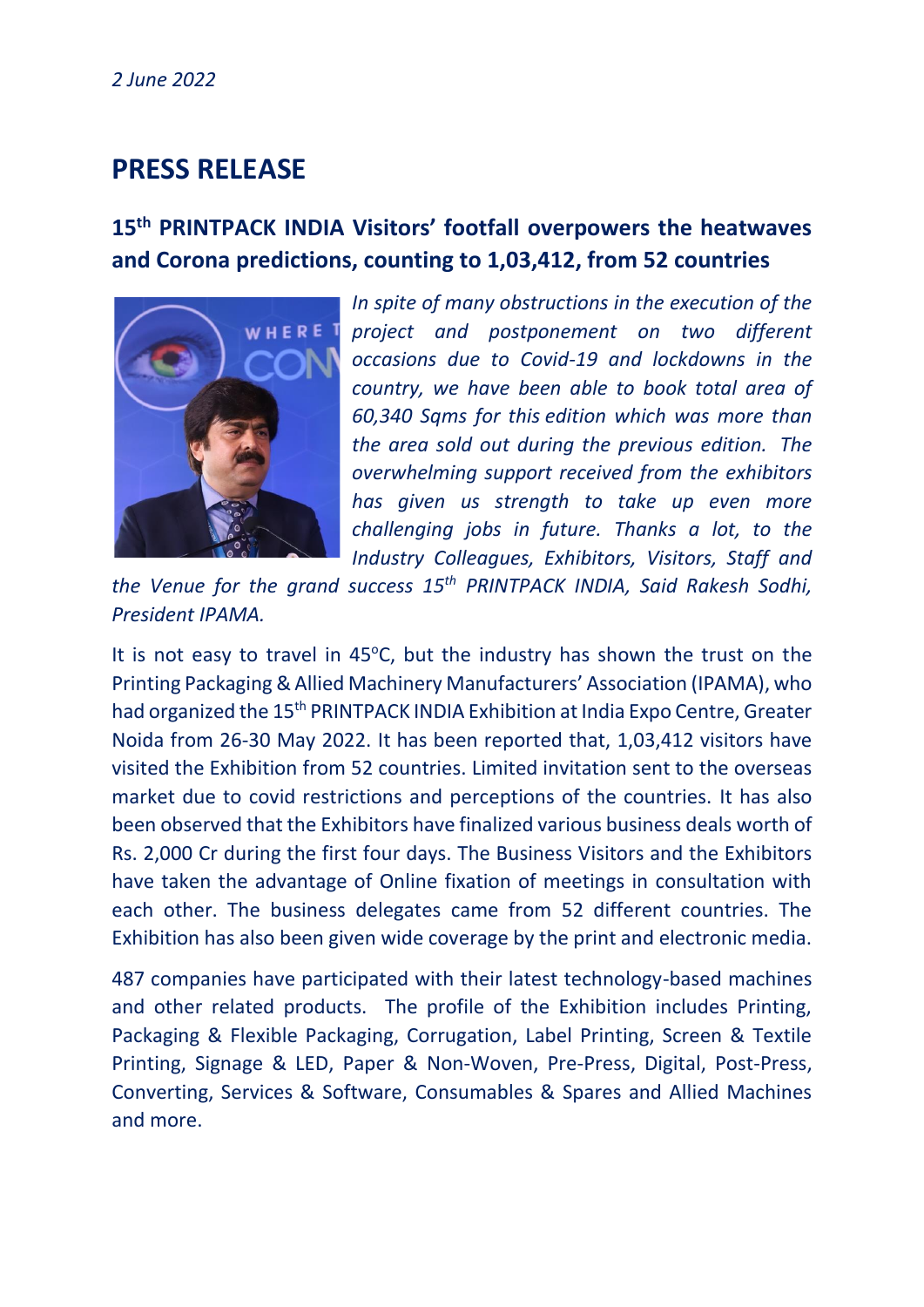

Latest gizmos were displayed by the exhibitors in the exhibition like Erina CCD Label Cutting Machine, Double Servo Auto Stitcher, Flatbed Cutting Plotter, Twin servo flexographic film & label printing machine, Haptic Technology, High speed & accuracy flute laminator machine, Economical UV technology, Neon Master stich, Reel to reel bot heat transfer machine, Laser marking machine, High speed UV curable & Coating Machine, Shell/Tray forming machine, Bookcase rounding machine, automatic paper bag machine, 24 fold and 3 knife TT Machine, screen printing textile inks and many more….



IPAMA appreciates the efforts of the machine manufacturers, whose products will be evaluated by a Technical Committee constituted by the Association. On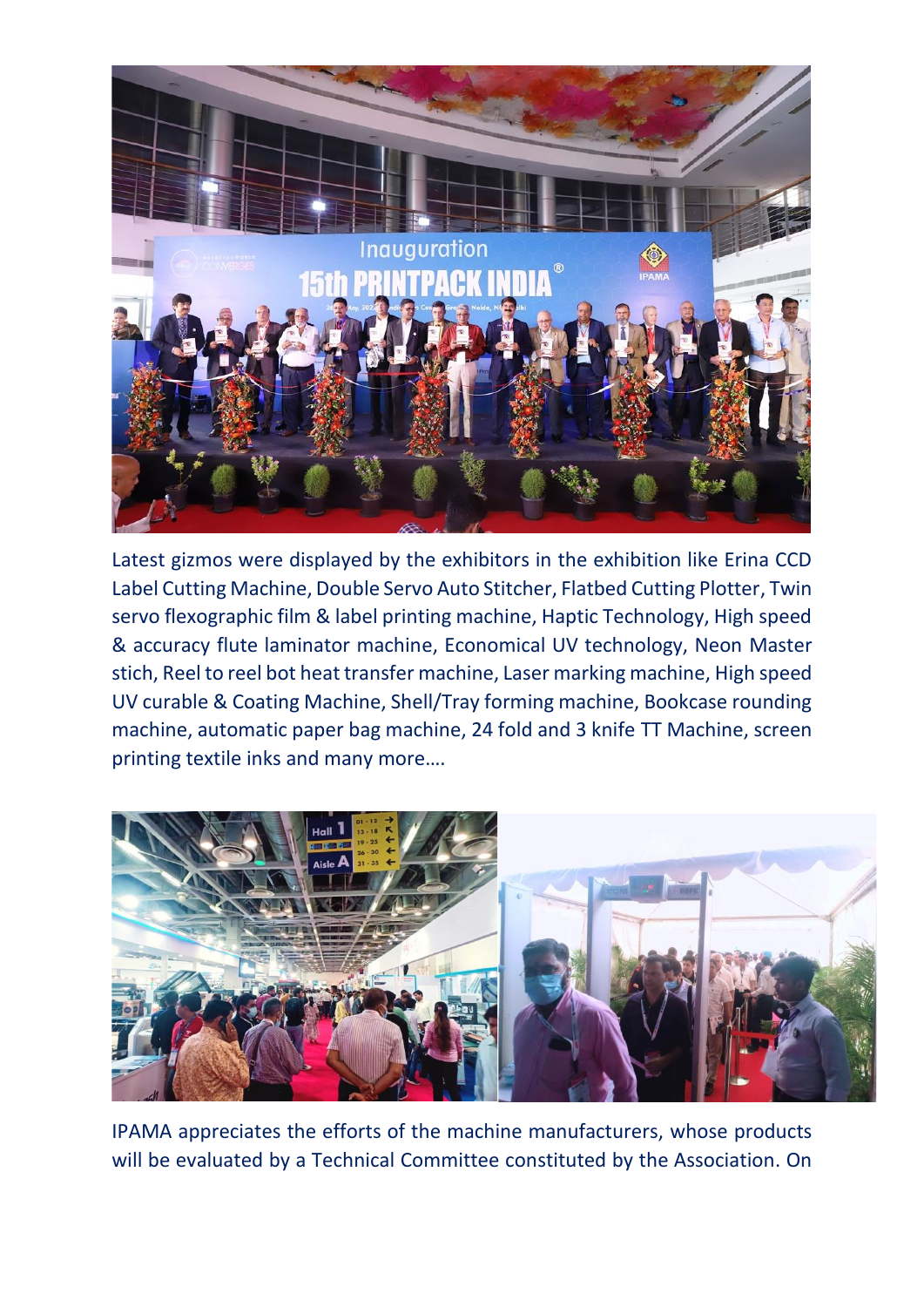the basis of the recommendations of the Committee, appreciation letters and awards will be bestowed to the deserving Exhibitors.

During the Exhibition, Conferences, Seminars, B2B Meets and other related programmes were also organised by different Associations and Institutions.

In every PRINTPACK INDIA, IPAMA bestows lifetime achievement award to honor the outstanding leaders who have made significant contributions in the field of Printing and Packaging Industry over their lifetimes. Lifetime achievement awards were also presented to the following industrial stalwarts during the inauguration of 15<sup>th</sup> PRINTPACK INDIA:

| S.No | <b>Award bestowed to</b> | Company                                   |  |
|------|--------------------------|-------------------------------------------|--|
| 1.   | Mr. Dutta Deshpande      | Pratham Technologies Pvt. Ltd.            |  |
| 2.   | Mr. S.S. Maan            | <b>Maan Machine Tools</b>                 |  |
| 3.   | Mr. Shanti Pal Ahuja     | <b>Multitech</b>                          |  |
| 4.   | Mr. K.G. Suresh          | Autoprint Machinery Manufacturers (P) Ltd |  |
| 5.   | Mr. Ramendra singh       | <b>Sond Engineering</b>                   |  |

Besides above, IPAMA has also recognized top six companies, area wise, during Inauguration.

| SI.No. | <b>Company</b>                                 | Hall No | Area            |
|--------|------------------------------------------------|---------|-----------------|
|        | 1   NBG Printographics Machinery Co. Pvt. Ltd. |         | 1 <sup>st</sup> |
|        | <b>Imaging Systems</b>                         | 9B      | 2 <sub>nd</sub> |
|        | 3 The Printers House Pvt. Ltd.                 | 9C      | 3rd             |
|        | 4   Sodhisons Mechanical Works                 | 9A      | 4th             |
|        | 5   VIG Graphics Pvt. Ltd.                     | 14      | 5th             |
|        | 6   Technova Imaging Systems (P) Ltd.          | 90      | 6th             |



*(NBG receiving the biggest stand award in 15th PRINTPACK INDIA)*